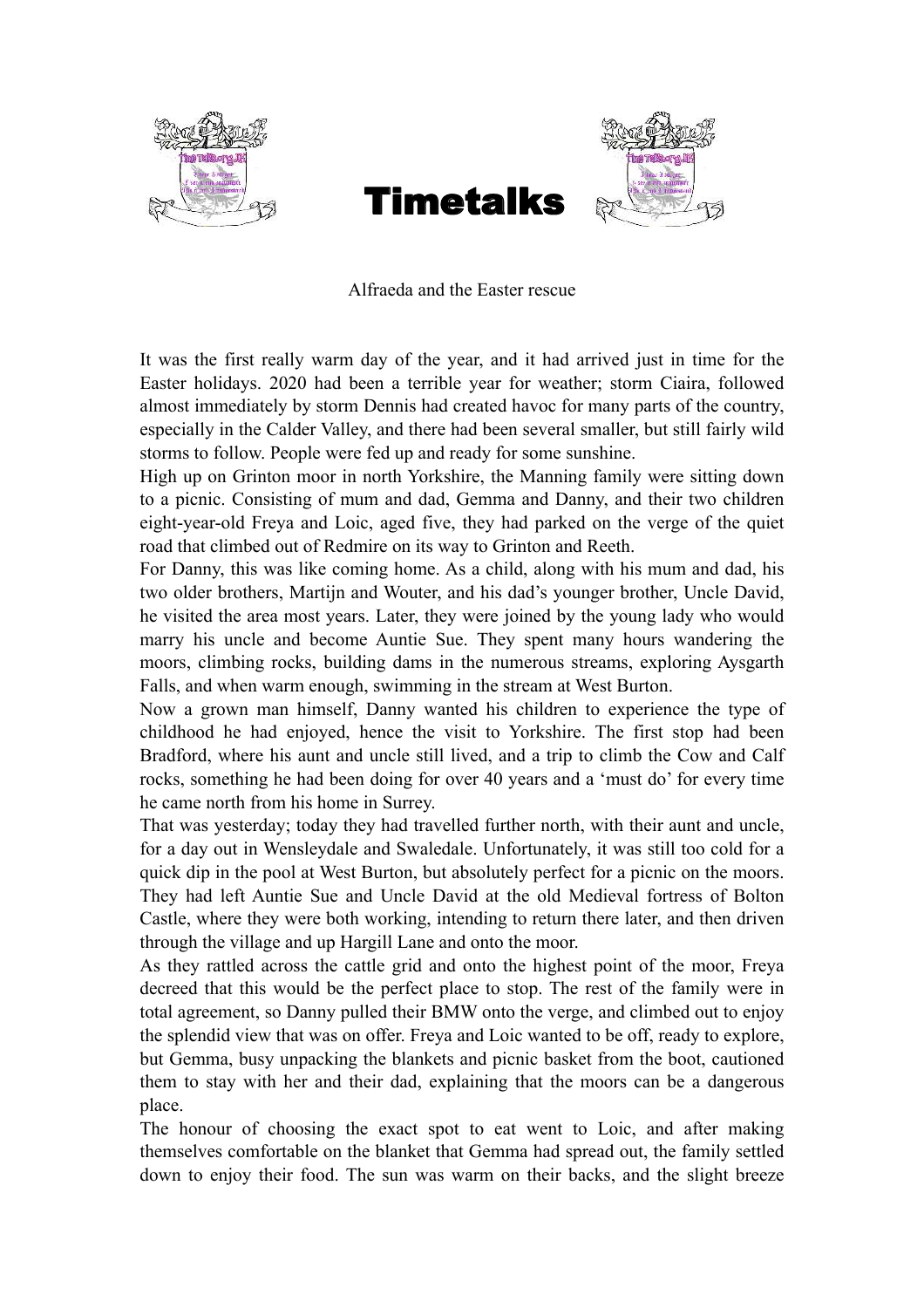carried with it the call of the curlews returning from their winter at the coast, and the tumbling display flight and 'peewit' call of the lapwings was another harbinger of spring. It was a beautiful, peaceful scene, that was, unfortunately, soon to be shattered.

A few miles to the south was Bolton Castle which they had left shortly before. Uncle David and Auntie Susan were very busy. Encouraged by the beautiful spring weather, families from across the north had followed the Mannings' example and had headed to the moors to enjoy a day out. The destination of many was the building that dominated the western end of the village, Bolton Castle. Now over 600 years old, the Orde-Powlett family who maintain it and can trace their family back to the original owners, had spent the winter rewiring the building and improving the presentation of the rooms, many of which are completely intact, and afford a good representation of how we think they might have looked all those years ago. As such, many people were keen to see the transformation and to find out what was on offer.

It was Auntie Sue's and Uncle David's job to work with the visitors flooding into the castle, of which there were many, the car park already full and cars parking all over the grass areas below the wild boar pen. Dressed in the clothing of people in the 15th Century, Goodwife Sue and Master David, as they were now called, were telling the guests all about life in Medieval England, especially as to how they celebrated Easter, this hugely important time of year for people of the Christian faith. Children could paint hard-boiled eggs, then go on a trail round the courtyard to find some eggs already painted with letters that would give them a clue to a room they needed to visit, the chapel. The chapel's altar was arranged with a 'Paschal' candle to represent the light of Jesus and was also covered in thorns to show Jesus' suffering on the cross. Here the children could collect a coin, money from Maundy Thursday, and for those involved it would be almost like time travel, copying the customs of children from hundreds of years ago.

There was another custom on offer for the children to experience; a much more modern one in which the prize for completion would be a chocolate egg. Past and present would then come together. The search for this challenge again involved finding an egg, although this one would be much larger than the hens' eggs involved so far, and hidden in one of the room's of the castle. What was the trophy they were all looking for, then? It was a dragon's egg, or at least what Goodwife Sue and Master David thought a dragon's egg should look like, seeing as neither of them had ever seen one before.

Unbeknown to nearly all of the people in the castle, and only suspected of by one or two of the others, there was someone there who could tell them exactly what a dragon's egg looked like; Alfraeda. The problem with this is, of course, Alfraeda is a dragon, and consequently is unable to speak, and most people would not believe in her even if they saw her, especially the grown-ups. For the few who might believe, the lies told hundreds of years ago, when people and dragons lived together, about dragons being horrible and fierce creatures who would eat anyone they met, are still believed by most people today. Consequently, it would be hard for Alfraeda to persuade them to sit still while she tried to explain that simply wasn't true.

Sadly, experience over the years had taught her it was best to stay hidden and not reveal herself to humans. Children were fine, and she loved the occasions, like today,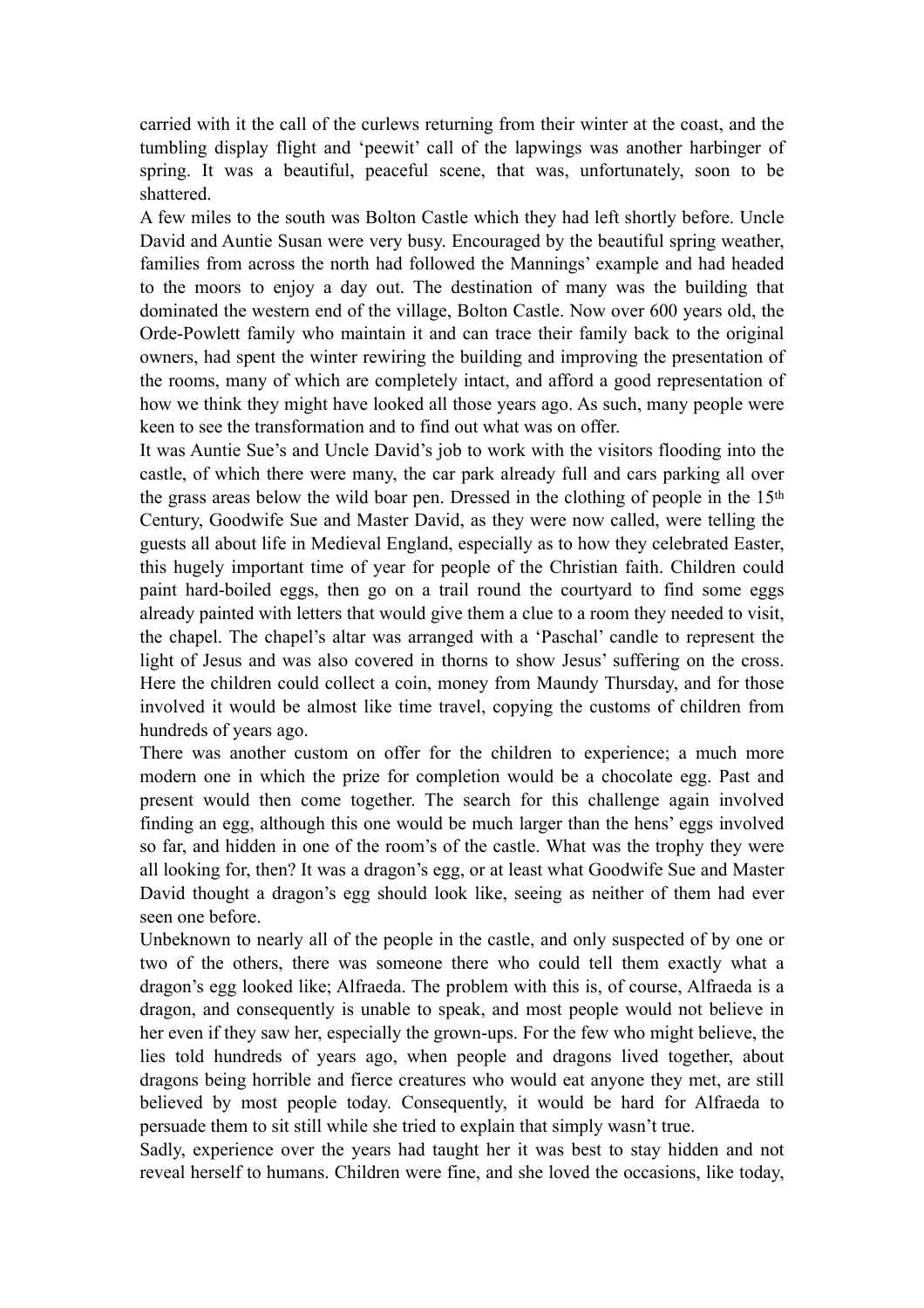when the children would play with her, even though they were unaware they were playing with a dragon, as she looked exactly like a maze, Alfraeda's disguise for the last 20 years. Dragons have this ability to change their shape, and people from the past used to talk about 'shape shifters' that prowled the night, but this again is another story and belief long forgotten, fortunately for Alfraeda, because Bolton Castle had been her home for over 600 years, ever since it had been first built. Her first disguise had been the north-eastern tower, which grown-ups will tell you fell down in a storm. Children all know that Alfraeda had changed her shape to look like a tower, and it was only when she had been betrayed by one naughty boy but rescued by the other castle children in the nick of time, that she had to fly away and make her home upon the moors. Refusing to believe their eyes and thinking they would be seen as going mad, the grown-ups created the story of the storm, rather than talk about a dragon which no-one had seen in several hundred years, believing them to be made-up, mythical creatures.

It was not until much later that another group of children invited her to return and suggested that she could disguise herself as the maze, and it was as the maze that she lay in the garden today, enjoying the spring sunshine, the noise of the children playing, and wondering idly what the reaction might be if she suddenly revealed herself to all the people in the garden. Unbeknown to Alfraeda, she was only moments away from having to make that decision.

High upon the moor, the Manning family had just finished their picnic, and both Loic and Freya were keen to explore and let off steam. Gemma and Danny had been remarking upon the damage the storms of the previous two months had done to the landscape. Much of the soil had been washed away, debris deposited on road and fell, and even dry-stone walls brought down by the strength of the water. Just 50 yards from where they sat, but unseen by them as it was hidden in a dip in the ground known as a hush, the legacy of years of mining for lead, there was another result of the torrential rain. Created by the miners to carry water, the hush channel was a ready conduit for the flooding, and the force of its stream had crashed into the rotting timbers that had been inserted into the entrance of an old, disused lead mine many years ago, collapsing them and leaving a gaping hole that was an almost irresistible invitation to children to look inside to see what was there.

Already near to the unseen mine entrance, but under strict instructions not to move from that spot, Freya and Loic looked around as their parents returned the picnic basket and blanket to the car. It was only the work of minutes and, Danny and Gemma quickly returned and re-joined their children. Having already spotted the entrance to the mine, Loic set off as soon as he was given the nod by his father that he could explore further. By the time the entrance came into Danny and Gemma's view, Loic was already in the tunnel. Much like his father had been at that age, he would explore first and think about the dangers afterwards. At their parents shout to stop, Freya who had been following Loic, paused at the entrance.

"Don't you dare go in there!" said her mum, and Freya stayed where she was.

Danny immediately took out his phone, switched on the torch, and followed Loic into the tunnel. The passageway went straight for 15 yards or so, and then swung to the right. It was a further 10 yards down this passage that Danny saw Loic who had turned back as it was now becoming too dark to see. Knowing that he would probably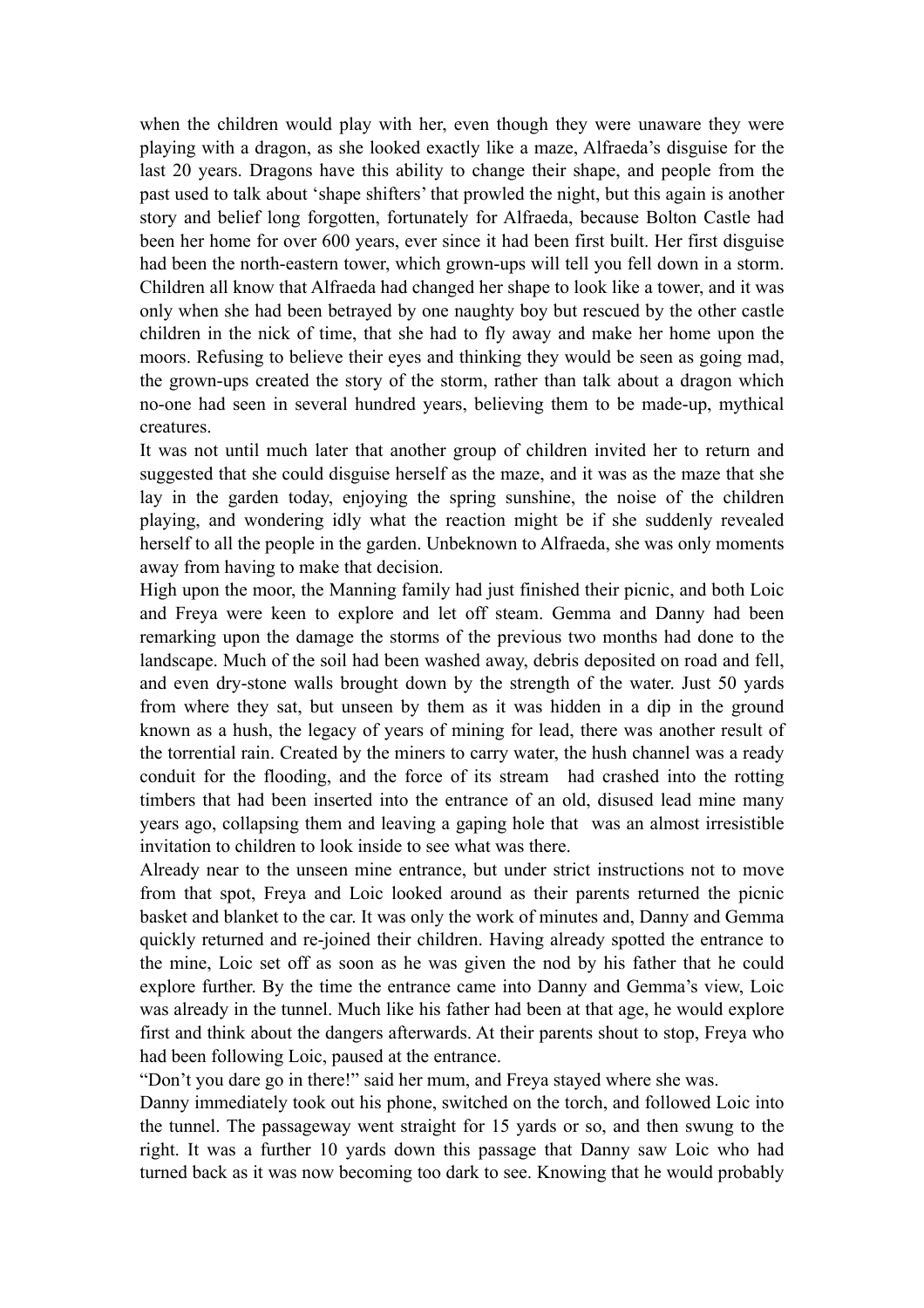have done the same when he was a child, Danny was reluctant to be too angry, but he also realized that Loic's impulsive nature must be curbed a little so he wouldn't keep putting himself into danger.

"Come on," he said to Loic, holding out his hand, suppressing a grin and trying to look stern. Knowing he had been naughty, Loic was a little unsure of the reaction he would get, but the look on his father's face was vaguely reassuring, so he stepped towards him., hand outstretched. The sudden shudder, followed by a hissing sound, then a roar, took both by surprise. Danny stepped forward and covered Loic with his own body, just in time, as a cloud of dust enveloped them as the roaring sound continued for a few more seconds. Choking and spluttering, Danny reached out for the torch he had dropped, and flashed it over his son to make sure he was all right. Wiping dust away from his face, he could see that Loic was unharmed, two big white eyes staring back at him in shock, but with very little fear. Dad was here, so everything will be OK.

Having checked that Loic was fine, Danny turned around to find out what had happened. The torch light reflected off a wall of jumbled rock that filled the tunnel from top to bottom, a cloud of dust still swirling around that caused both father and son to cough and splutter. The roof had collapsed, and there was no way out.

Recovering quickly from the shock, Danny pressed Gemma's number on the speed dial on his phone. Unfortunately, as he already suspected it would, Gemma's phone went straight to 'answer'; trapped beneath the ground, there was no signal. All that he and Loic could do was wait.

Back on the surface, the blast of air from the roof fall had bowled over both Freya and Gemma, and they were now slowly getting back to their feet. In shock, and covered in dust just like her brother, Freya clung to her mum, not realizing what had happened and too confused to even cry. Taking Freya away from the mine entrance, Gemma sat her on the floor, cautioned her to remain there and returned to the opening. The dust was slowly clearing, and she could see that after a few metres, the tunnel was completely blocked by rock and there was no way that anyone could get past. Her shouts went unanswered, and the lack of response from her attempts to phone Danny made it immediately apparent that they were going to need help.

The crowd making their way to the garden for the egg rolling competition heard the faint noise of the collapse, but for those who thought about it at all, bangs and explosions drifting on the wind were a common occurrence due to the army firing ranges just a few miles away, and they continued on their way, totally unconcerned. The visitors were making for the western side of the maze, and the banking was quickly filling up with the excited families; an almost carnival atmosphere was prevailing.

Alfraeda was really excited by what was going on. She couldn't remember this amount of people being in the castle since 1951 when they held a celebration for the Festival of Britain. That event she had to watch from afar, but now it was taking place right next to her, and she couldn't wait for the start. Among the crowd she had noticed some old friends, Kate and Dave with their daughters Sophie and Faye. She wondered if the girls still remembered her, or had they grown too old and forgotten?

Back on the moor, Gemma was on the phone to a member of the Mountain Rescue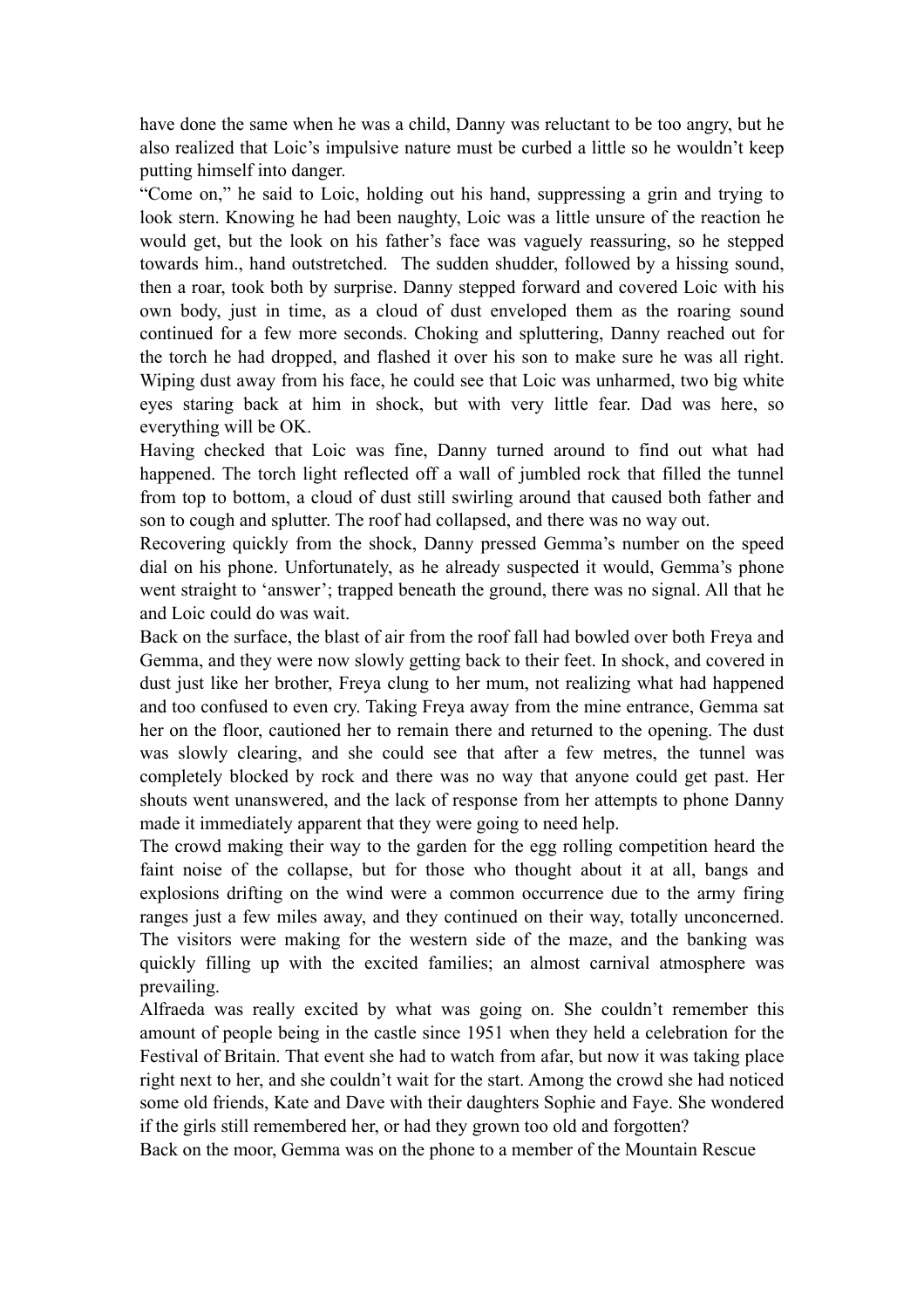Team, who was assuring her that help was already on its way and that she must remain calm and under no circumstances attempt to enter the mine herself, something that she had no intention of doing. She knew that the only way her family could be saved was for her to keep cool and to remain in a position to direct the rescuers.

Purely by chance, a rescue helicopter was already close by, having attended a call to Arkengarthdale to the north which proved unnecessary, as the casualty only had minor injuries and was able to travel out by ambulance. Having just set off to return to base, it was redirected to the moor at Grinton and was in sight within 4 to 5 minutes, circling above the figures of Freya and Gemma, the latter frantically waving her arms to indicate her position. Within moments, the crew had landed and were jogging across the rough grass towards Freya and Gemma and the mine entrance.

In the castle garden, the egg rolling was just about to begin. Goodwife Sue and Master David had joined the families and were giving final instructions to the competitors. The first group of children were just about to roll their eggs when the sound of sirens could be heard to the east. Although not visible from the garden, it was clear that several vehicles were racing up Hargill Lane out of Redmire, heading towards Grinton and Reeth. Having already been distracted by the sound of the emergency vehicles, the crowd then became aware of the noise of a helicopter which could be seen momentarily hovering over Grinton Moor before it dipped and vanished from their sight. Many were wondering what was going on, but their attention was quickly returned to the garden as the first group of eggs, accompanied by much screaming and shouting, began their descent of the slope. The competition was a huge success, and Alfraeda enjoyed watching the faces of the children who were winners as they received their prize of a chocolate egg.

It was as the crowd began to disperse, heading back into the castle or looking to enjoy the rest of the garden and the bird of prey display, that the figure of Carol from the ticket office could be seen at the top of the steps, looking quickly around and finally fastening on the figures of Goodwife Sue and Master David. Having located them, she raced down the steps, people stepping to one side for her, the urgency of the situation obvious by her manner.

"Carol, what on earth is the matter?" enquired Sue, seeing her strained and white face. "Are you OK?"

Holding out Dave's phone, which he had left behind the counter in the ticket office, mobiles not being a good look for a Medieval man, Carol told him: "It's your niece, Gemma, something has happened on the moor; there's been an accident."

"Thanks, Carol," said Dave, taking the phone from her hand. "Gemma, what's the matter?" he continued. "What's going on?"

Gemma had been overwhelmed by the quick response and the support given her by the aircrew, and the sirens of the rapidly approaching emergency vehicles were another encouragement to make her believe everything was going to be fine. A quick explanation on her part led the rescuers to the mouth of the mine, but it was immediately apparent to them that there would be no easy solution to this problem, and that they were in for a long haul. The emergency vehicles were arriving now, and the area was being flooded by a mixture of police officers, ambulance crews and the mountain recue team.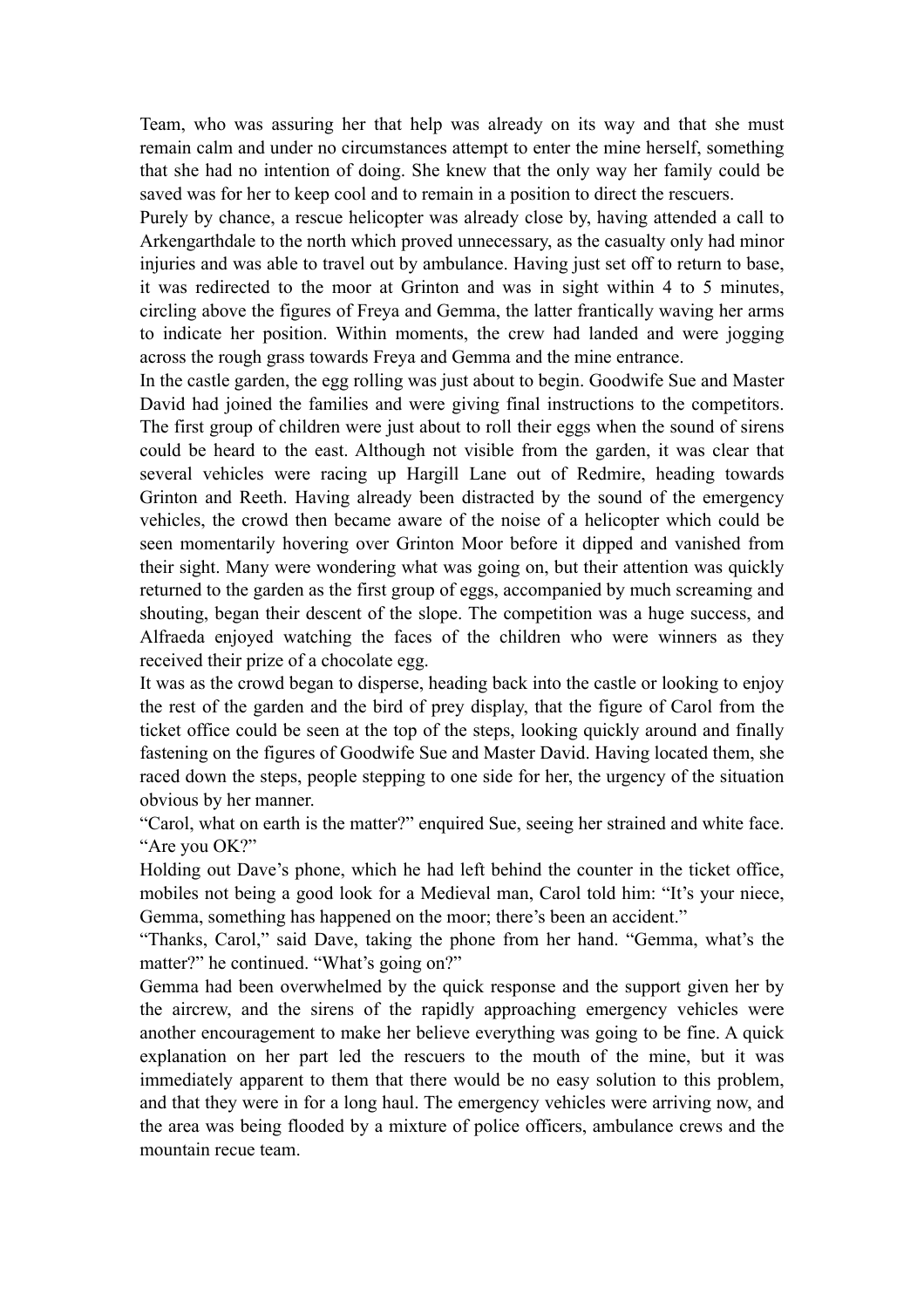It was not long before the team leaders had to acknowledge that this would be no simple rescue, and that heavy lifting and drilling equipment was going to be needed. This operation would probably take days, not hours, and that information was quickly imparted to Gemma who was stood nearby with Freya waiting for news. There was another concern, and the leaders were unsure about whether Gemma should be told this or not, but in the end, they decided she had a right to know; how much oxygen was there left in the tunnel? They had no idea of knowing. On hearing this, Gemma knew she would have to stay, but equally she could not keep Freya on the moor overnight, or possibly for a couple of days. She would have to call her Uncle David, and it was all the information above that she gave to his question of:

"What's going on?"

"Stupid to say, but try not to worry," he told her, after she had finished explaining. "We will be with you as soon as we can."

Alfraeda's hearing, like most animals, was far more acute than ours. She had overheard most of the conversation between Master David and a lady called Gemma, who called him uncle, so she must be his niece, but there were some bits she had missed, so she listened very carefully as David explained to his wife and Carol all that had taken place since they had last seen Gemma, Danny and the children that morning.

Alfraeda was shocked. After her near capture those hundreds of years ago, she had spent most of her life upon the moors and knew the mines and shafts well. She also knew how dangerous they could be, having seen many animals and one or two people tumble into them over the years. She could not bear to think of Goodwife Sue and Master David's family being stuck in one of those shafts, but what could she possibly do to help? There were still many people about, and the garden would not be cleared for another two to three hours. Even then, it would still be light and any movement she might make would be bound to be seen by any number of people. On the other hand, she could not sit idly by and allow Loic and Danny to suffer, perhaps, even though it was a horrible thought, allow them to die.

Sue, Carol and Dave headed swiftly back up the stairs and out of the garden while Alfraeda pondered on her course of action. They needed to reach the moor as soon as possible to give support to Gemma and Freya whilst they waited for news about Danny and Loic. Rushing into the castle, Sue and Dave hastened to change back into their 21st Century clothing.

As they went behind the counter to collect their bags, it was Sue who gave voice to what they and Carol were all thinking.

"You know," she said, "if there really is a dragon here, now is the time to show herself, because it doesn't look good for Danny and Loic. It will take ages to move all that rock, and I don't think they have ages. We need to have something superhuman and get to them now."

Listening with her acute hearing to the conversation through the open window of the ticket office, Alfraeda was stunned. She knew that Carol, Sue and Dave sometimes exchanged strange looks and made odd comments, but she had no idea that they could believe in her, something no grown-up had done in several hundred years. Grown-ups believing in her, yet making no attempt to chase or hurt her? That was a scary, but at the same time, a reassuring and really uplifting thought. Could it be possible that in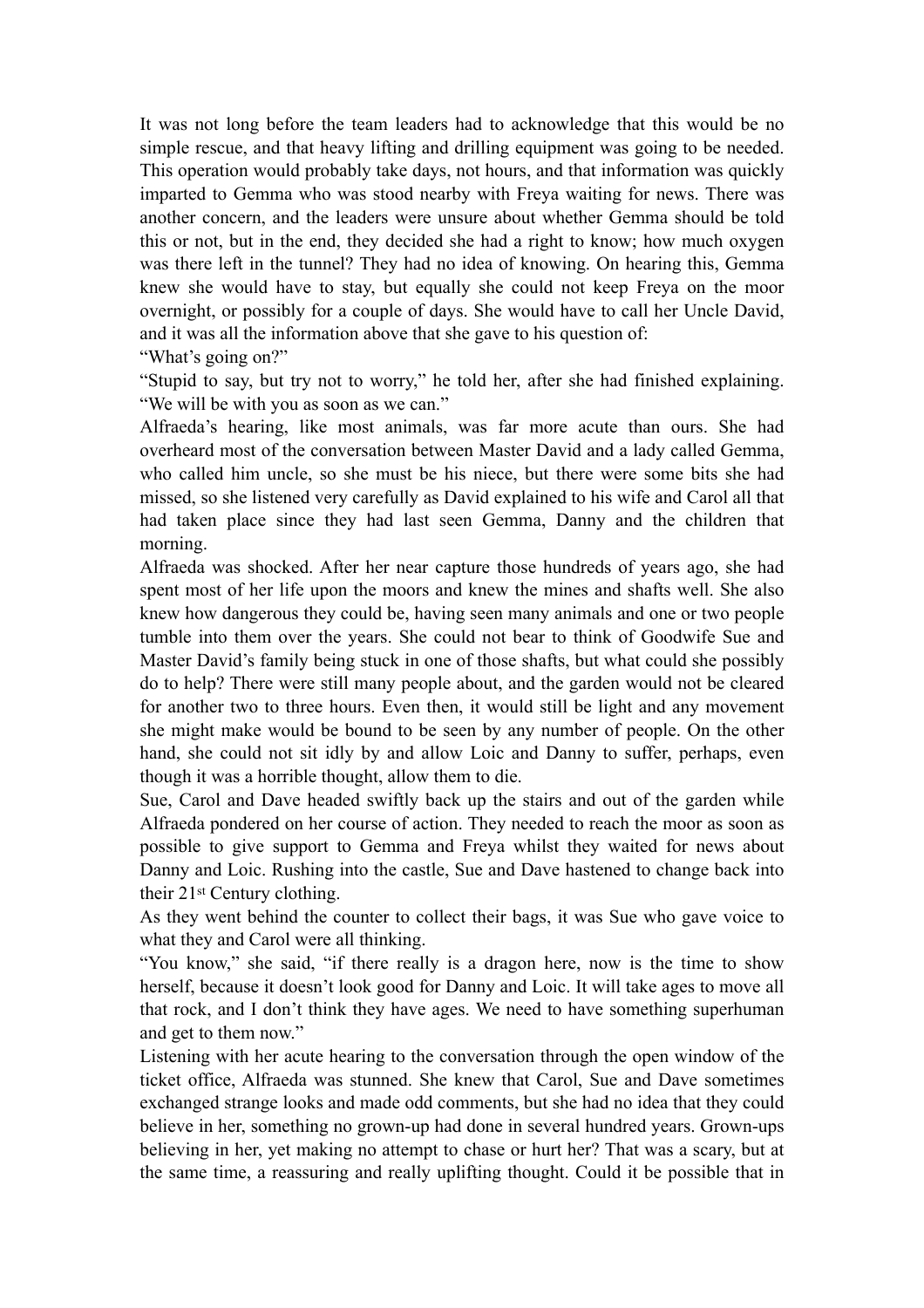the future she might be able to show herself and not risk danger, especially after all these years of remaining hidden?

One or two incidences of recent weeks now made more sense; the way Master Dave had gently run his hand along the top of the hedge, and the warning he had given the children not to charge into it, and that guarded look over his shoulder as he led the school party back to the coach. She had sometimes wondered if they knew about her, and though obviously not a hundred per cent sure, it was clear they had a fair idea that something in the castle garden was not exactly as it seemed.

Gripped by uncertainty and hundreds of years of caution, Alfraeda remained disguised as the maze, a number of children and some parents still running round, trying to find the centre, or else enjoying the rest of the garden, whilst unbeknown to them a life or death drama was being played out on the moors only a few miles away.

"What should she do?" she asked this question of herself over and over. If she was to save Loic and Danny, she must act soon while there was still time. To reveal herself to the world, and then to arrive at the mine when it was too late to save them would be the ultimate act of folly. She would go; there was no real alternative, and if it meant she would have to leave her beloved castle and go into exile once more, then so be it, but her first priority was ensuring that the Manning family were safely reunited.

She had to wait a few moments whilst the last of the children left the maze, then taking a deep breath, she gently eased her legs and began to stretch her wings. To describe the people still in the garden as amazed and stunned would be the understatement of the year. In fact, it is quite impossible to paint a picture as to how they looked as the maze gradually unravelled itself into an enormous creature, huge wings unfurling and beginning to flap as it took one or two steps to steady itself before launching into the air and climbing rapidly up into the sky and heading north towards the moor. For most, the biggest shock was that Alfraeda didn't really match the concept of a dragon learned as children from a multitude of stories; teeth bared, large claws extended, breathing fire in all directions and, most importantly, covered in scales. There was no fire coming from her nostrils, no vicious claws or teeth on show, and definitely no scales. For those who had time to see before she launched herself into the sky, the leathery skin on Alfraeda's back looked as if it actually had what could be a covering of green fur.

Although one or two people had dived for cover, the majority had simply stood, mouths agape, too shocked to even move, and even as Alfraeda moved rapidly away from them, they remained frozen in the postures they had adopted. Then, just as if a button had been pressed, they all seemed to be released at the same time from their statuesque positions, everybody pointing and talking together, rushing to the upper end of the garden to follow Alfraeda's progress.

On the top of the south-west tower, Kate, Dave and their daughters were admiring the wonderful views across Wensleydale, when suddenly there was a strong gust of wind, as if the earlier gales had returned, threatening to knock them over. As Alfraeda's huge frame appeared above them, the girls squealed with delight, Kate and Dave looking as stunned as the people in the garden. Watching the beautiful creature climbing into the sky, memories of Alfraeda came flooding back to them, and Sophie and Faye jumped up and down in excitement, waving and calling to her. Surprised to hear her name she glanced over her shoulder, and on seeing Sophie and Faye, she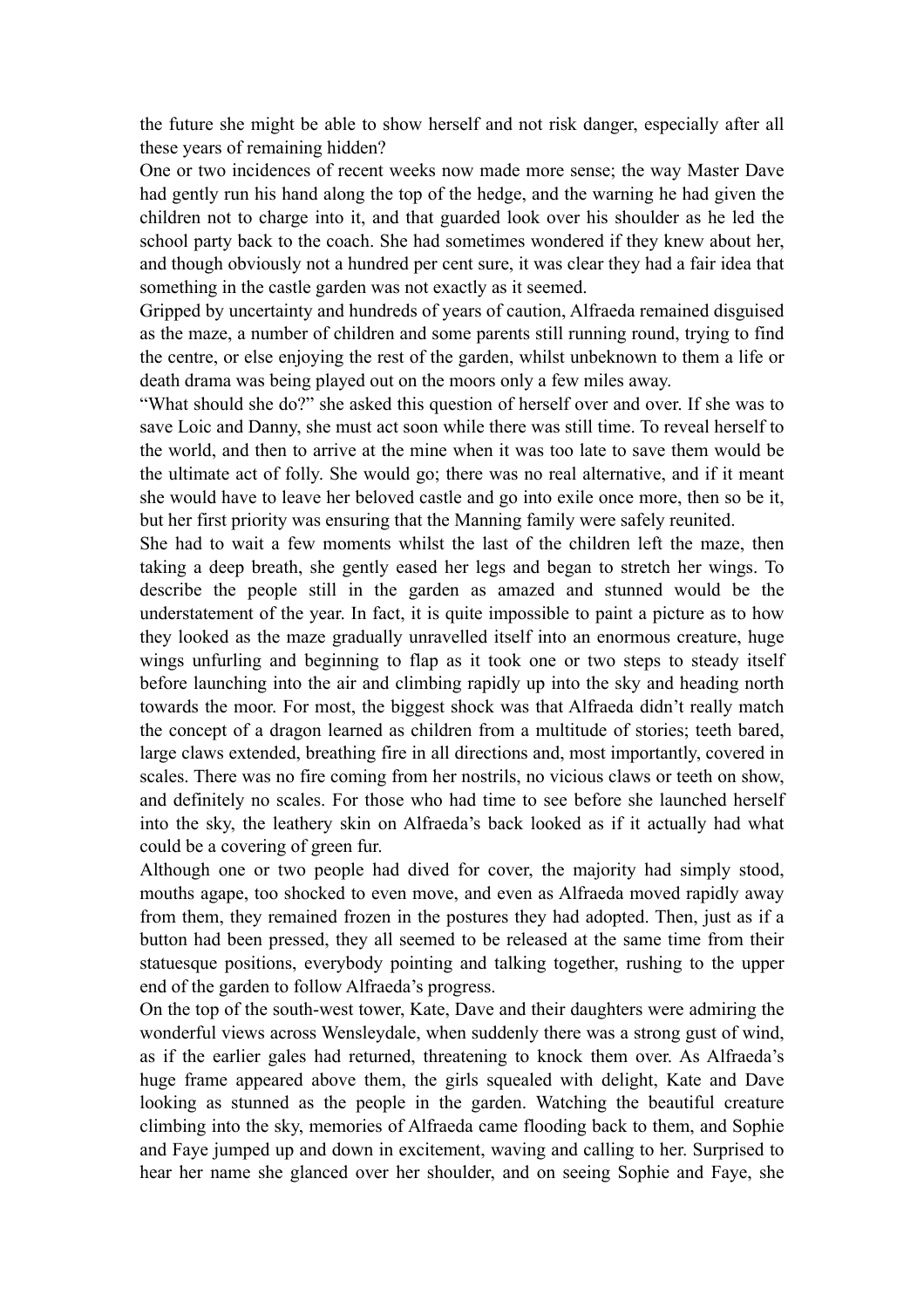gave them a huge wink before forcing herself on, desperate now to reach the trapped father and son. She had a feeling that time was running out.

"Did you see her, mum, dad, did you see her? It's Alfraeda, it's Alfraeda," they shouted in unison, almost besides themselves with excitement. Kate, although astonished, quickly joined her daughters, sharing in their delight at seeing something so outrageous and unique. Their father, who was generally used to keeping his emotions in check, in line with his Cumbrian heritage, had to admit that they had been witness to something quite extraordinary and joined in the celebrations with his wife and daughters.

Back in the mine shaft, Danny and Loic sat quietly in the darkness. Danny had realized they were going to be there for a long time, and that light might be essential later. Although fully charged, the battery on his phone would not last for ever and it was better if he could conserve power now. Consequently, he had turned it off and hence the absolute darkness that surrounded them. No light could make its way into there, but it was not the lack of vision that was worrying Danny; the temperature appeared to be rising and the musty smell of the air seemed to be getting worse. He was hoping that help would be with them soon, otherwise....

On the surface, there was the complete opposite to the inside of the cave. More and more people were arriving, and busying themselves setting up equipment: generators, lights, shovels, picks and other digging equipment, all of which had been airlifted in from the nearby army base at Catterick. Everyone there was aware, however, that much more would be needed, especially cranes, large pneumatic drills and possibly, even explosives. The mood of the group was grim.

Away to one side, Sue and Dave were stood talking to Gemma and Freya, who was cuddled in her great uncle's arms. There was nothing they could do except watch and wait, hoping for some sort of miracle.

It was at that moment that a large shadow passed over them. Thinking it to be another helicopter, few people bothered to look up, but a part of Dave's brain had made a connection that the usual loud clattering noise that generally accompanied such an arrival was conspicuous by its absence, so he craned his neck to stare upwards. His gaze was met by the most extraordinary sight he had ever seen, and he nudged both Gemma and Sue, pointing upwards with his one free arm.

The gasps and the looks of pure astonishment of all those on the moor reflected what had taken place in the castle gardens just a few minutes before. Nobody could quite believe what they were looking at, and many of the rescuers were turning to each other, the majority with the same question on their lips:

"Are you seeing what I'm seeing?"

It was a question that was repeated again and again.

Looking down from above, Alfraeda was considering what her next move must be. She could see the entrance to the mine, several people in helmets nearby, like the knights of old used to have, although not in such bright colours, and wearing those shiny jackets that many of the teachers visiting the castle with the school groups had started to use. Her initial concern was not to hurt anyone, as the wind created by the beating of her wings, especially when landing could easily knock people over. She also wondered what she might do if some of them tried to attack her in the same way as they had done in the past. She was here to recue Danny and Loic, and she didn't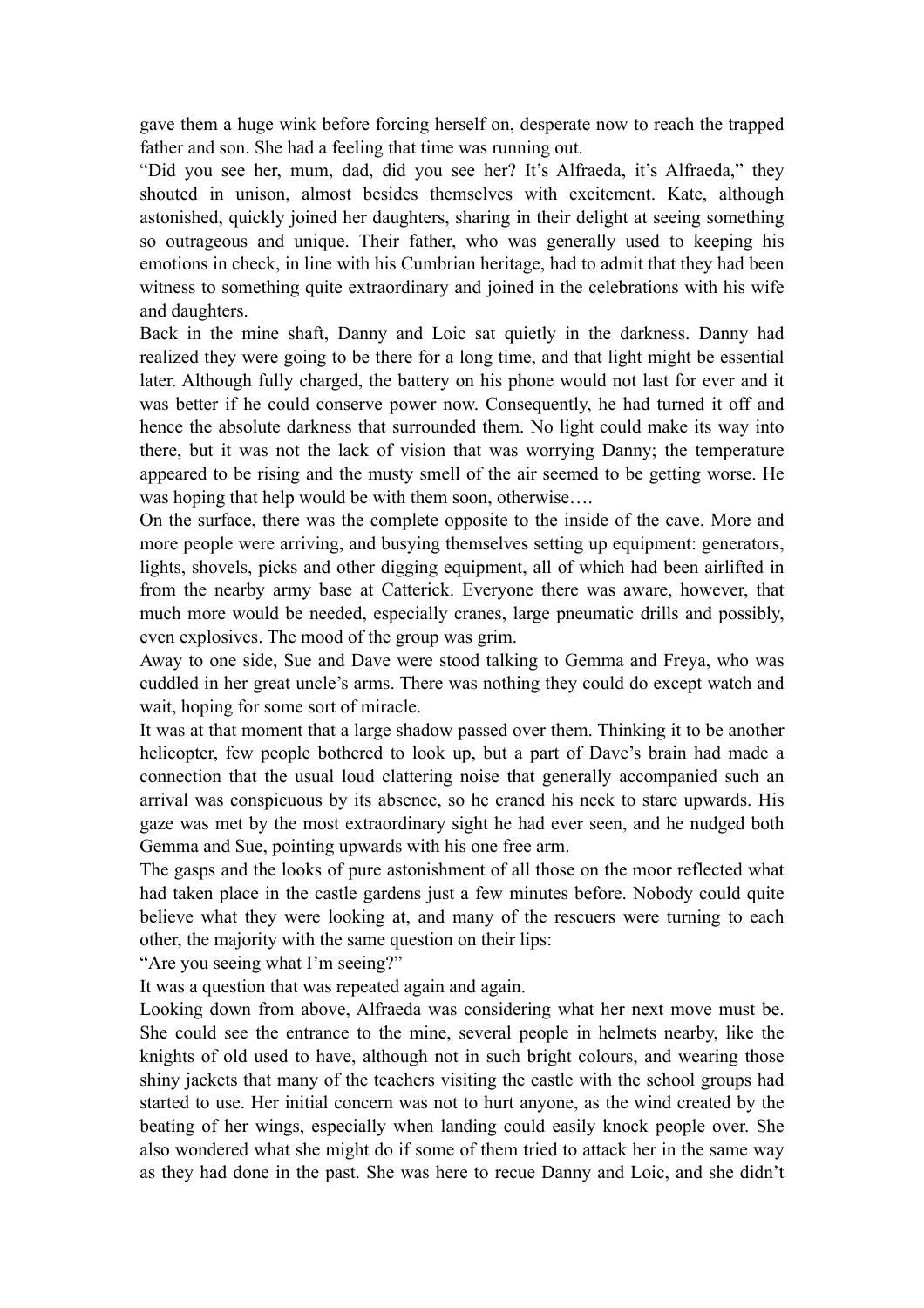want to waste time having to defend herself. She also didn't want to give grown-ups the opportunity to renew those stories of old about dragons being fearsome creatures, ready to attack and eat people, stories that children knew just weren't true.

Taking another deep breath, she angled her wings to slow her on her approach, then beating them furiously backwards to bring her gently to the ground 30 metres or so from the mine entrance. She looked anxiously around, but for the moment it was like looking at a tableau. The helmeted figures had disappeared as soon as it became obvious what Alfraeda intended to do, running away from where she was obviously intending to land, retiring to what they hoped would be a safe distance. Once there, they joined with the others, standing and staring at the incredible scene before them.

"A dragon, seriously, a dragon?" was the thought running through all their heads.

The man in charge suddenly noted movement to his left and turned to see four figures running towards the dragon, not away from it.

"Hey, what are you doing?" he shouted, "Get back there! You don't know what that thing might do!"

He signalled to the other men around him, and they all began to look around for anything that would act as a weapon, picking up spades and pickaxes and beginning to move towards Alfraeda.

As Alfraeda had settled on the ground, Sue had turned to Dave and Gemma, and said: "Come on, we need to reach her before the others can. Look at them, they're scared and capable of anything. Hurry!"

And saying that she grabbed Gemma's hand and rushed towards Alfraeda, Dave following close behind, still holding onto Freya. As they neared the enormous shape of the dragon, she tensed and looked around her, but Sue spoke quietly to her, calling her by name, which seemed to calm her. Amazing, they both thought to themselves; those stories they had occasionally heard the children tell about a dragon called Alfraeda were true. Both had dared to hope, which is why Dave often looked at the maze in an enquiring way, and now they were seeing the evidence with their own eyes.

"Are you here to help?" Sue enquired of the huge face above her, "because we do need help if we are to reach Danny and Loic in time," she added.

A shout from behind caused all three of them to turn, and they could see the men moving cautiously towards them, spades and pickaxes in their hands. Quickly putting Freya down next to her mother, Dave walked towards the men. He turned to the leader, a man called James, whom he had been introduced to earlier.

"It's fine James, nobody is going to be hurt. You can put the weapons down," Dave told them, indicating towards the other men. "Believe me," he added, seeing the look of disbelief on their faces. "She's here to help. If you could just keep everybody away from the entrance, that is all that will be needed."

Still uncertain at the right course of action, the men responded to Dave walking towards them, outstretched arms forcing them back, taking one of the pickaxes and dropping it on the floor to the side. The rest gradually followed suit, discarding whatever they had in their hands, then joined the rest of the watchers who had huddled together without knowing they were doing it. All were now silently observing, waiting to see what would happen. Most of them, recovering from the shock, were sharing another thought: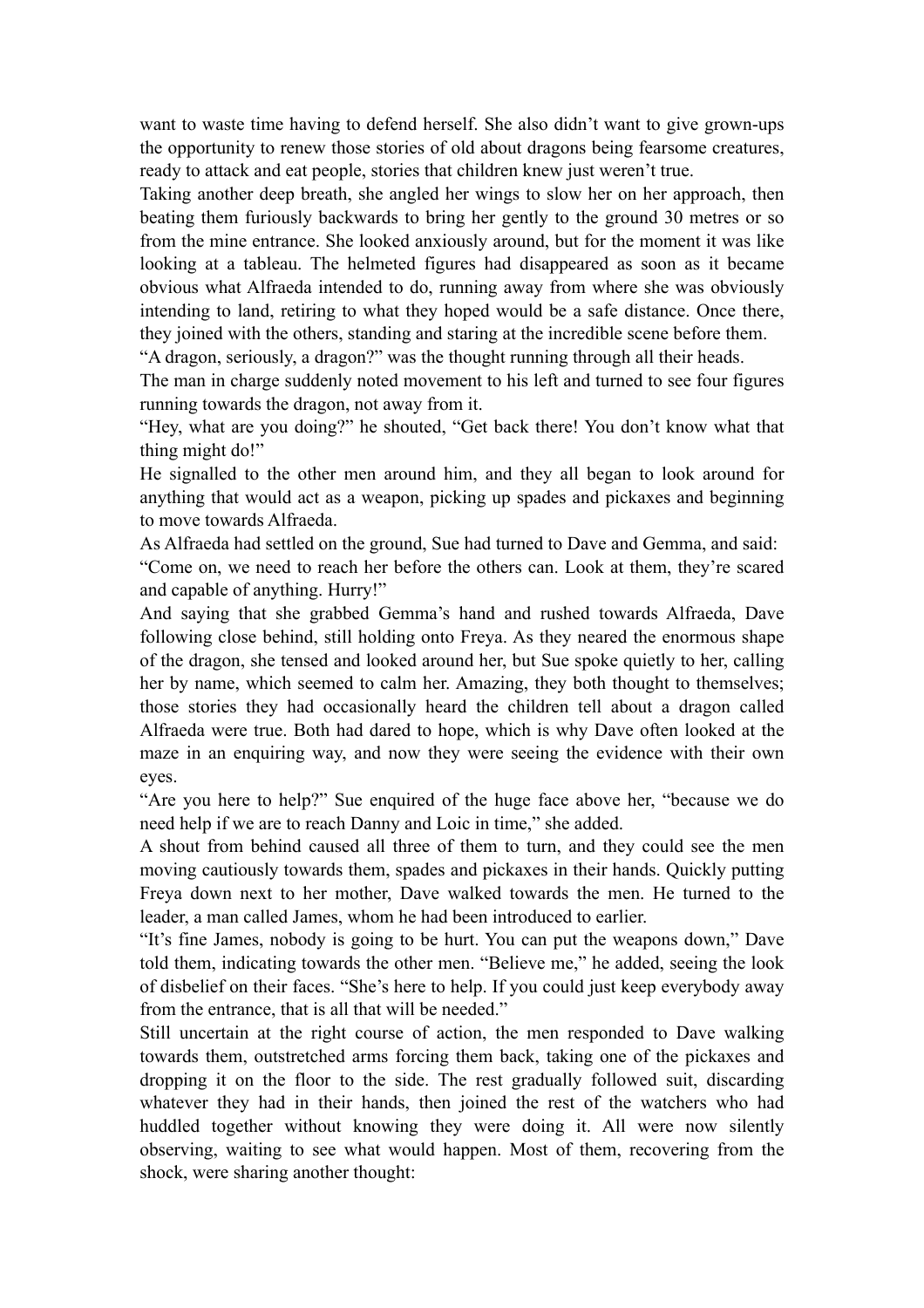"This is something I will be able to tell the grandkids, if I ever get any."

They could see Sue whispering into the ear of the creature, which had bent its head down so she could reach. There was a collective gasp as Alfraeda lifted her huge foot, looking as if she was about to swing it down and squash Sue with it. Sue, however, made no move, and leaning closer pointed towards the entrance, pushing her hands down and then puffing out her cheeks. Most afterwards agreed on the fact that the dragon then appeared to smile, if it's at all possible for a dragon to smile, but there seemed to be no other way to explain it. She then nodded her huge head and walked across to the mine.

What no-one had been able to hear was Sue explaining to Alfraeda what had happened, showing her where they thought Loic and Danny were. Unable to speak, but able to understand many words she had heard over the centuries, Alfradea was trying to show Sue how she thought she might be able to rescue them. With her large claws, she mimed digging into the roof of the tunnel, but Sue had shaken her head, and said that might inadvertently bring more rocks down on Danny and Loic. Could Alfradea use the intense heat from her breath to slowly melt the rock?

While all this had been going on, other members of the castle staff had arrived, to help if they could, but otherwise to offer moral support. Visitors to the garden had raced back inside, all trying to speak at once and describe what they had seen. Like Sue and Dave, Carol also had an inkling that something might not be exactly what it seemed, and though the news came as a surprize, it wasn't a complete shock. Reacting quickly, she went through to the café to inform Paul and Sue and Lorna as to what had happened. They agreed with her that they needed to be at the moor with Sue and Dave, and immediately began clearing the visitors from the castle, using the old standby of 'Health and Safety' to explain the closure. Within 15 minutes, the castle was locked and the four of them were driving rapidly through the village on their way to the moor.

Standing in the shelter of her mighty wings, Sue and Dave watched as Alfraeda clawed away soil and rubble from the entrance. She needed somewhere for the molten rock to go, running away from the mine and not into it. The channel into the 'hush' took only moments to create, and then she bent her head towards the entrance and the blockage within, glanced towards Sue who gave her an affirmative nod, then gently breathed a tongue of flame onto the obstruction. For a moment, it appeared as though nothing would happen; then, at first slowly but quickly gathering speed, a hissing, steaming flow of molten rock could be seen, a kaleidoscope of colour, reds, yellows and browns just like the magma from a volcano. The trickle became a rush and Sue and Dave had to retreat from the heat, even though they had been protected by the size of Alfraeda's wings.

There was a communal "Aaaah," from the watching crowd, who were all keen to see clearly what was happening but who were still intimidated by the bulk of the dragon and the obvious heat of the outflow from the mine. Even from a safe distance, though, it was obvious that things were beginning to develop and most of those present began to pray that they would not be too late. Their shared experience at rescues had led them to believe that without some sort of miraculous intervention, Danny and Loic would never be reached in time. That miracle had arrived, and in a form that not one of them could have envisaged, not even in their wildest imaginations.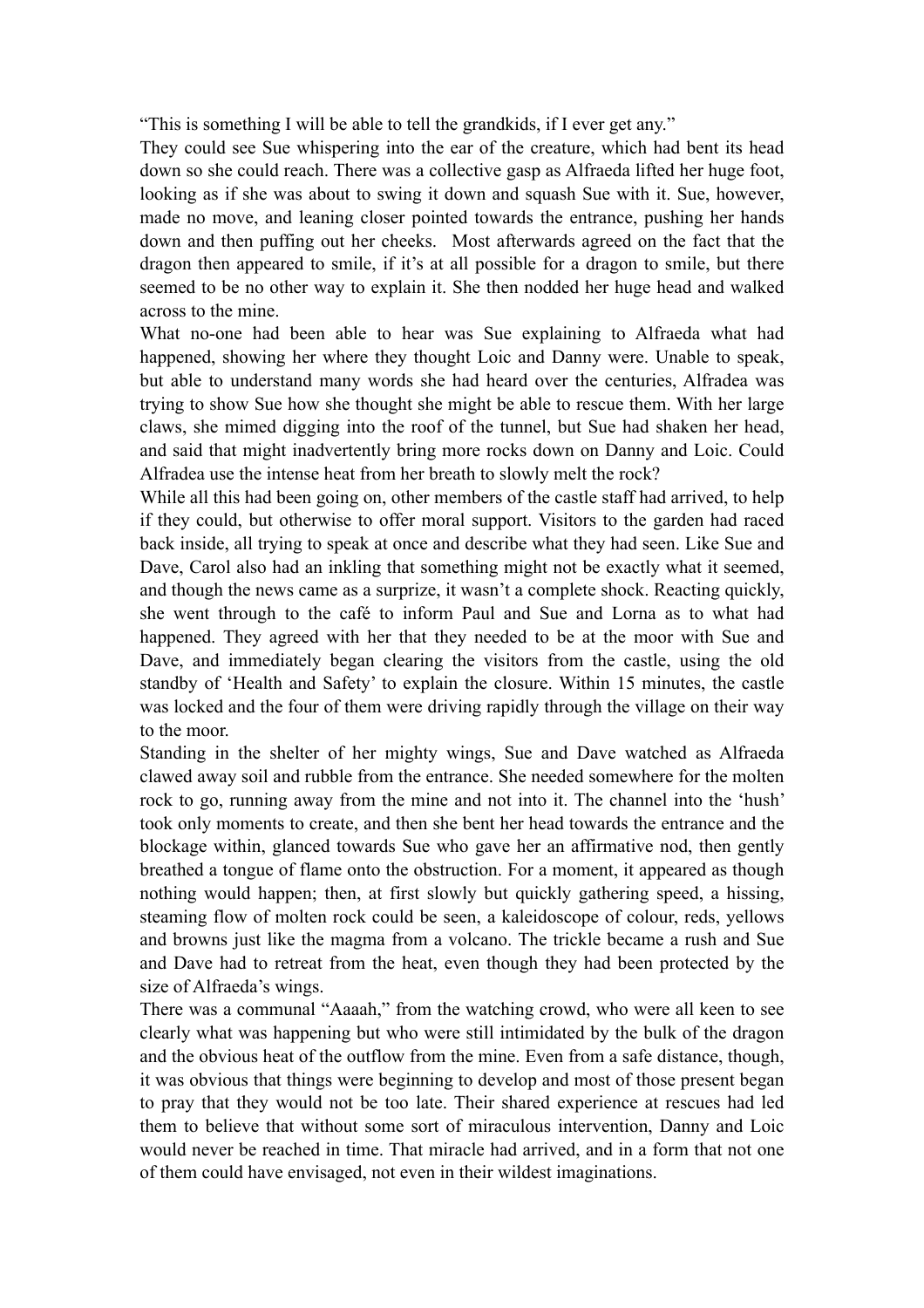Alfraeda, meanwhile had pulled back from the mine and looked enquiringly at Sue and Dave. Making their way cautiously forwards, they once again appeared to whisper in her ear, and after a few more nods and gestures she returned to the entrance. This time, though, her breath was like a zephyr compared to previously, and the flow of molten rock was reduced to a trickle.

Propped against the wall of the tunnel, a dozing Danny suddenly jerked awake. Something was happening, although he was uncertain as to what. Pulling his phone from his pocket, he switched on and turned on the torch. He could smell burning, although he could see no obvious source of the fire, even after he had flashed the beam of the torch several times around the walls of rock which surrounded them. Waking Loic, who had fallen completely asleep, he took his hand and led him away from the debris from the roof fall which was acting as their prison Danny had been all too aware the air was running out, which is why he had kept both himself and Loic as still as possible to conserve what oxygen was left He had thought from the beginning there was little chance they would be rescued in time, but now he believed there was, perhaps, a cause for hope.

With Loic safely hidden behind him, his torch fixed firmly on the rock pile, and the smell of burning growing ever stronger, Danny waited on events. He thought at first he must be imagining things, and ran his hand across his brow to wipe sweat from his eyes, but his vision was not playing tricks on him; the air around the rock was shimmering and there was a hissing, bubbling sound accompanying it. He pressed his son and himself as close to the mine wall as they could get, watching anxiously for what would happen next.

Before his incredulous gaze, the huge pile of rocks and boulders seemed to shrink in on itself, slowly collapsing and then, within 30 seconds or so, disappearing altogether. The inrush of air that accompanied it smelled strongly of burning, but at the same time was incredibly sweet. Not yet daring to make a move, Danny held on tightly to his son and watched the space where light was now showing and through which fresh air was flowing.

On the surface, Alfraeda turned back towards Sue and Dave. She pointed with one of her feet towards the entrance, and a smile lit up her face, one that was seen by all the watchers there.

"It's all right, you can come over now," Dave said to James. "It's perfectly safe."

Along with three of his companions, James walked cautiously forward, one eye kept on the dragon who had settled herself down on the floor. The sight of Freya leading her mother across to snuggle against the dragon's neck gave him confidence.

"If a youngster isn't frightened, then I'm not going to shame myself by looking scared," he told himself.

"Come on guys, let's see what's happened," he said to the woman and two men who had followed him, gesturing with his arm towards the mine.

The last of the molten rock had disappeared along the hush, and although still hot, the ground was rapidly cooling, and the thick rubber soles on their boots allowed them to make their way slowly into the entrance. Although inching forward cautiously, they had to move as quickly as possible, as another roof fall was quite likely. The large beams of their torches flashed off the walls of the mine, and as they turned the corner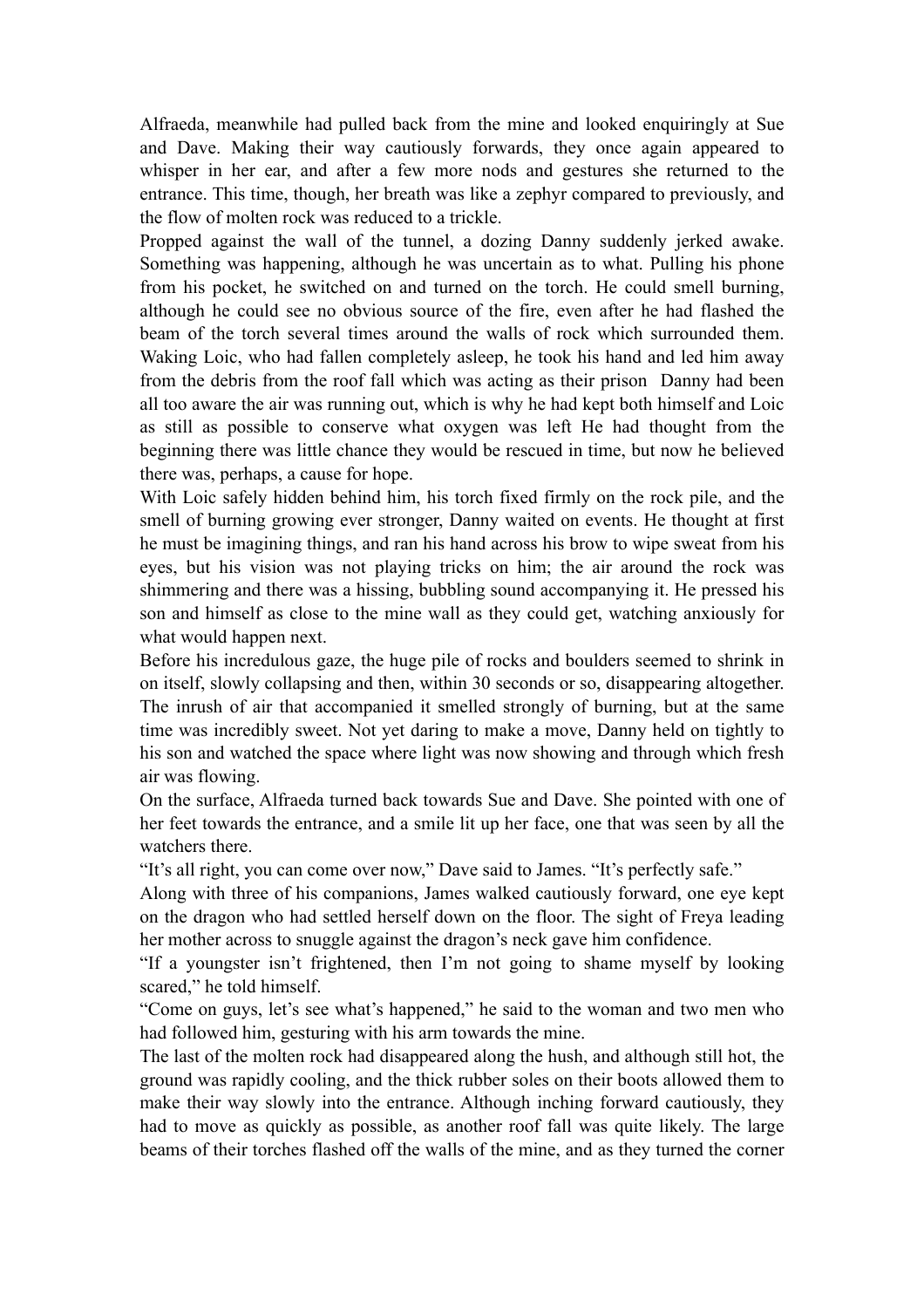to go deeper into the tunnel, it was with the greatest relief that they saw four white eyes staring back at them through grime-darkened faces.

Moments later, the anxious onlookers began cheering as the group emerged from the entrance, paramedics rushing across to wrap Danny and Loic in blankets and waiting to lead them to the ambulances for a check-up. First, though, they were reunited with Gemma and Freya, arms wrapped around each other, and tears making streaks through the dirt on their faces. So engrossed were they in their huddle that it was several moments before Danny looked up and became aware that only a few metres away was an enormous creature that looked to all intents and purposes like a dragon. He could only stand and gape, his mouth wide open, at this extraordinary sight. He was too shocked to even think about preventing Freya from taking Loic's hand and leading him towards the huge shape, wanting to introduce him. Breaking from his reverie, he was about to step forward when he felt Gemma's hand pulling him back.

"It's all right, she's a friend. It's thanks to her that you two are here now." Seeing Danny's puzzled expression, she added:

"I'll tell you all about it later, but first of all, let's have the doctors check you out," and calling to Freya to bring Loic, who was very reluctant to leave Alfraeda, his first ever dragon, she walked across with him to the waiting ambulance.

Dave, Sue and James were stood beside Alfraeda, talking quietly, as she listened intently to what they were saying. James had to admit to himself that she still made him uncomfortable, and he was a little overawed by the sheer size of her; but there was something strangely reassuring in her presence, and the way she had affected the rescue was absolutely amazing, and he had told her so just a few minutes before. If anyone had told him this morning that he would be having a conversation with a dragon later that afternoon, he would have thought them completely mad.

Carol, Paul, Sue and Lorna had come across to join them. They had noticed that more and more people were arriving, alerted by social media, and wanting to see this new phenomenon for themselves. The authorities were not unaware of what was happening, and extra police officers were being called up to keep the crowds away and to make sure the narrow country roads weren't blocked. It was turning into quite a circus. Unsure of what the best course of action would be for the future, Sue and Dave were clear that Alfraeda must leave the area now, and the others were in complete agreement.

Sue leant forward to whisper in her ear, and nodding that she had understood, Alfraeda rose to her full height and began to stretch her wings. Dave called across to James who had moved away to confer with a couple of the police officers, indicating that they needed a clear path for Alfraeda to take off. There were only a few people in the way, and these were quickly moved to a safe distance. Sue, Dave and the others also moved well back, and giving them a parting smile, Alfraeda took a few steps forward and once more launched herself into the air, climbing rapidly away from the moor, and heading over Arkengarthdale, moving north.

It took quite a while for the area to be cleared. The Mannings had gone to Darlington hospital for a check-up, Gemma and Freya following the ambulance in their BMW. Sue, Dave and the rest of the Bolton staff returned to the castle, ready for a warm drink, a piece of cake and a council of war. They had to somehow figure a way for Alfraeda to return and it was instructions regarding this that Sue had whispered into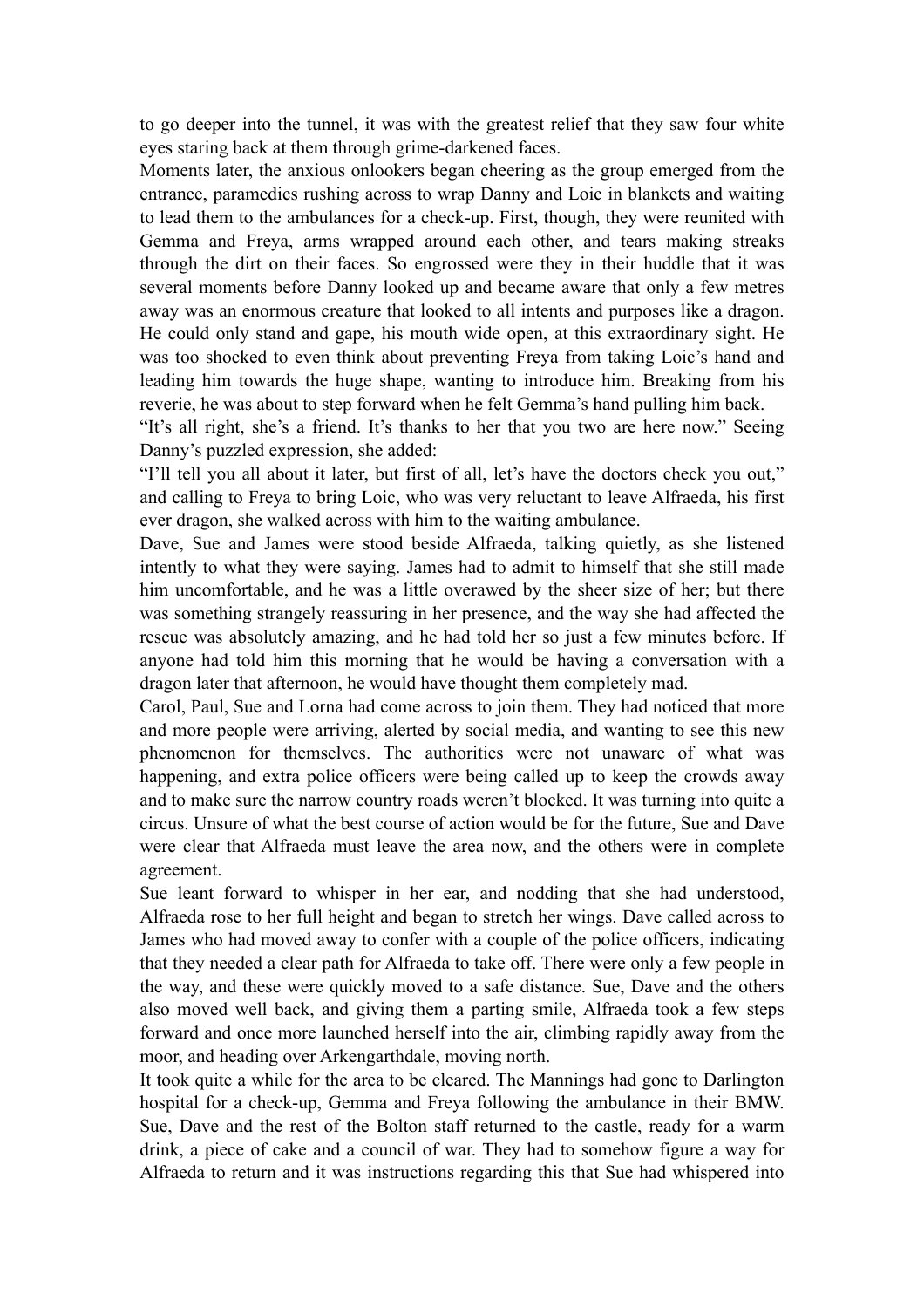her ear. Many of the people who had seen her were asking where she had come from, uncertain about what to believe, especially the story that she had once been a maze. Seeing her heading north, the obvious answer was that an animal so big must live in some sort of wilderness area, and the highlands of Scotland or some of the remote uninhabited islands seemed to fit the bill. There was already a rumour circulating that the creature was an amphibian, could swim under water, and was in fact Nessie the Loch Ness monster. All of this suited the castle staff perfectly and was in fact exactly what they hoped for when they had instructed Alfraeda to fly north. The more rumours and speculation the better, as these would help to muddy the waters and conceal Alfraeda's true location; the staff were the only ones who knew that Alfraeda would be returning after dark. Hopefully, this would help to convince the public that the maze was simply just that, a maze, and not a hidden dragon.

Amazingly, concealing Alfraeda was far easier than they had originally feared. The castle floodlights were turned off to give better cover, and Alfraeda came in from the west, her usual route where there were only a few farmhouses, avoiding the village where she might be more easily seen. She was met by the castle staff and the Manning family, who had returned from the hospital, Danny and Loic having been declared none the worse for their ordeal that afternoon. A hot shower and something to eat had been all that was necessary. Dave and Sue's good friends, Kate and Dave with their daughters, Sophie and Faye were also there, being correct in their assumption that Sue and Dave would ultimately return to the castle.

Once the group had greeted Alfraeda,, the children being allowed to climb onto her back as in times gone by, but sadly not to fly with her, they retired to the castle to put their misinformation plan into operation, or 'fake news' as it was often referred as today. Pictures taken of the garden that afternoon were put onto Face book and Trip Advisor, although the times the photographs were taken were altered, making it appear that all was normal with the maze long after the incident on the moor. More stories were put out, with 'anonymous' observers claiming to have seen the dragon come from Semerwater or Malham Tarn, reinforcing the idea that she was some sort of amphibian, but also causing many people to doubt her existence; after all, she couldn't have come from all of those places, so which, if any was true? Lastly, an 'eminent' volcanologist reported seismic activity upon Grinton Moor, where it appears that an almost unique phenomenon had taken place, when a small crack in the earth's crust had allowed a tiny flow of magma to emerge, and this must be what the watchers had witnessed during the rescue. Escaping fumes, which are often toxic, can cause hallucinations.

"Surely," the report concluded, "this is clearly the rational explanation for the wild stories that have been circulating about the events on Grinton Moor. There is no more chance of a dragon appearing and effecting a rescue, than there is of me flying to the moon without a spacecraft," the mocking tone evident against those people who believed the nonsense being written about dragons on the moor.

For those who had been witnesses to the arrival of the dragon, the rational explanation of hallucinations due to breathing in toxic fumes made so much more sense than the appearance of a mythical creature. They gladly settled for this line of reasoning, rather than having to justify what they originally thought they had seen to what, undoubtedly, would be highly sceptical friends and colleagues. The risk of ridicule